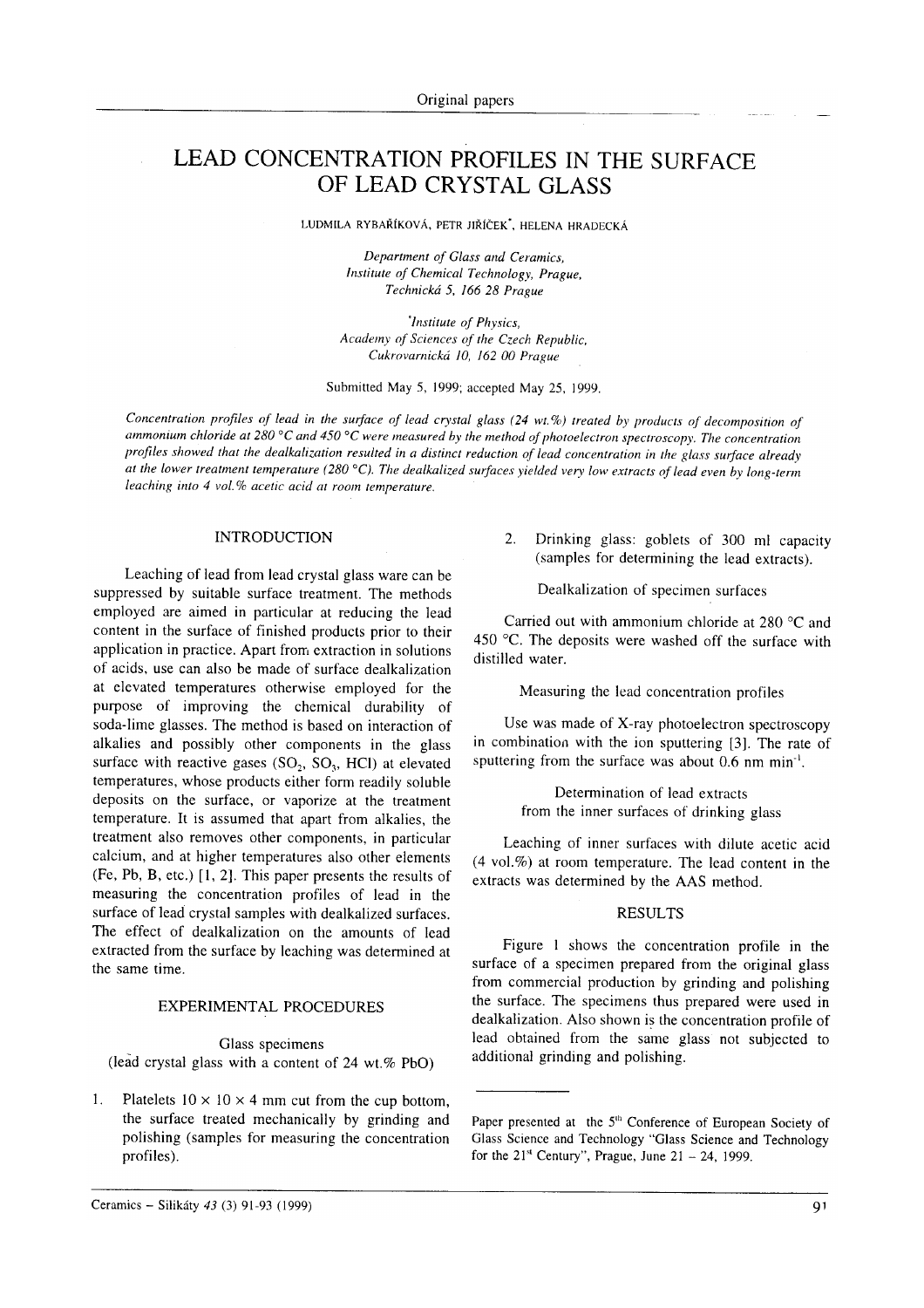

Figure 1. Concentration profiles of lead in the surface of nondealkalized glass specimens.





Figure 2. Concentration profiles of lead in the surface of dealkalized glass specimens.

▲ - initial non-dealkalized surface, ■ - dealkalization at 280 °C,  $\bullet$  - dealkalization at 450 °C



Figure 3. Time dependence of lead concentration in extracts into acetic acid (4 vol.%) at room temperature. 300 ml goblets. ▲ - non-dealkalized surface, ■ - dealkalization at 280 °C, ● dealkalization at 450 °C

Figure 2 shows the concentration profiles of lead in the surface of ground and polished specimens following their dealkalization at 280 °C and 450 °C respectively, in with the concentration profile  $\alpha$ f comparison non-dealkalized surface.

Figure 3 shows the time dependence of lead concentration in extracts from drinking glass (goblets of 300 ml capacity) with dealkalized and non-dealkalized inner surfaces, into acetic acid (4 vol.%) at room temperature.

### **DISCUSSION**

The results of measuring the lead concentration profiles in the surface of non-dealkalized specimens (figure 1) show that the original surface from commercial production (chemically unpolished surface), compared to the additionally mechanically treated one, shows enrichment with lead in the subsurface layers, with a maximum reached after about 10 minutes of sputtering, i.e. at a depth of approximately 6 nm. In the case of specimens with ground and polished surfaces the concentration profile of lead has changed considerably as a result of removal of the surface lead-enriched layer, and obviously as one of partial extraction of lead in the course of grinding and polishing.

The comparison of lead concentration profiles from dealkalized and non-dealkalized glass surfaces (figure 2) shows that lead concentration in the surface of dealkalized glass was significantly reduced (by a factor of about 7). Gradual sputtering of the outer layer of dealkalized surfaces brings about only a very slow increase in lead concentration in the subsurface layers which rises distinctly only after removal of about 30 to 40 nm. Short periods of surface sputtering bring about only minimum differences in the concentration profiles of specimens dealkalized at various temperatures (280 °C and 450 °C). Some differences appear only in the deeper layers where in the layer dealkalized at the lower temperature the lead content starts to rise earlier (after about 55 minutes of sputtering) than in that dealkalized at the higher temperature (after about 70 minutes of sputtering).

The results of extraction from the surface of ware into acetic acid solution at room temperature (figure 3) demonstrate a significant effect of surface dealkalization on suppressing the leaching of lead. Even after long-term leaching (112 days) the concentration of lead in extracts from dealkalized surfaces remained within the detection limits of the analytical method employed (about  $0.05$  mg  $1^{1}$ ).

#### **CONCLUSIONS**

The results of measuring the concentration profiles of lead showed that dealkalization by reactive gases at elevated temperatures is a very efficient treatment bringing about removal of lead from the surface layers of glass. The treatment results in a significant reduction of